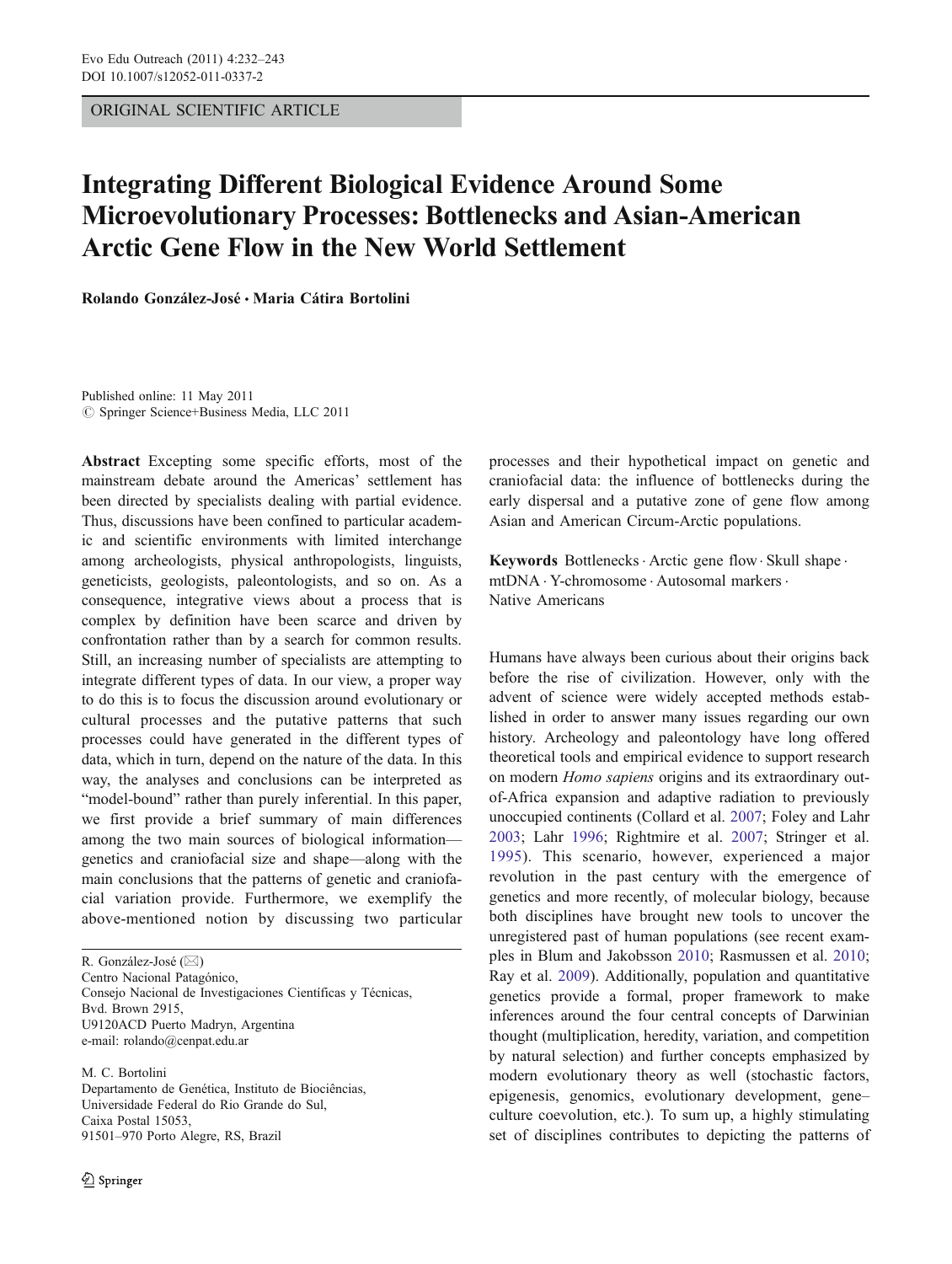human variation and to inferring the processes that gave rise to these observed patterns. As expected, contradiction among disciplines is frequent, albeit necessary and enlightening in many instances.

The high levels of between-group biological and cultural variation observable in Native American populations in general are counterintuitive, considering the relatively recent timing of occupation. However, as the particularities of the settlement process are investigated and new evidence is gathered, a clearer picture depicting a complex succession of historical and structural evolutionary events emerges. This confers the opportunity to see the Americas as a kind of "natural laboratory" carrying its own biological and cultural signatures. As we explain below, these processes cannot be analyzed other than in the light of evolutionary concepts. Also, it is important to place the issue of Native Americans' origins and dispersal in a broader scenario involving human expansion from East Asia to Beringia, from Beringia to North America, and from North America to South America.

We have structured our paper around three interconnected topics that help us to discuss critical points regarding the biological aspects of the dispersal process. First, we will deal with the nature of biological evidence used to infer past processes. Particularly, we focus on neutral genetic markers and skull (also called craniofacial) size and shape traits and their relative advantages and disadvantages as tools to reconstruct past processes; and we provide a brief summary of the state of the art for each marker. Second, we will discuss the importance of bottlenecks, which are important stochastic non-recurrent events promoted by climatic, geographic, and other environmental changes that probably reduced genetic and phenotypic variations in the populations during their dispersal across the continent. Third, we will speculate about the dynamic of population movements and contacts across Circum-Arctic regions of northern North America and Asia, and the importance of such dynamics to understanding observed genetic and phenotypic variation patterns in Native Americans. Finally, we conclude with some thoughts about possible avenues of research on the Americas' settlement.

# Genetic and Craniofacial Traits: Evidences, Advantages, and Disadvantages

Since most, if not all, microevolutionary events like range expansions, local migrations, and bottlenecks leave signals on within- and between-population variability, neutral markers are optimal for inferring processes whose reconstruction must reflect historical patterns rather than adaptation to local environments that can potentially confuse the historical signal. However, such inference is not free of problems: it is tied to parameter estimations that on many

occasions support dramatically different scenarios. Consequently, non-neutral characters like craniofacial size and shape, even though their variation patterns can in some cases respond to adaptation by natural selection, are useful in order to complement and reinforce the general picture (Betti et al. [2009a,](#page-8-0) [b;](#page-8-0) Blum and Jakobsson [2010](#page-8-0); González-José et al. [2002](#page-9-0); Manica et al. [2007;](#page-9-0) Relethford [1994,](#page-10-0) [2001;](#page-10-0) Roseman and Weaver [2007\)](#page-10-0). In addition, the analysis of ancient skulls provides direct biological evidence of past populations, thus circumventing the pitfalls intrinsic to any inferential approach (González-José et al. [2005b;](#page-9-0) Neves et al. [2005\)](#page-10-0). In other words, both kinds of evidence should be considered as mutually complementary: Neutral genetic markers provide high-quality information about (phylo) genetic relatedness susceptible to the biases inherent in any inference of past processes based upon the analysis of modern variation. Conversely (and complementarily), morphological traits provide noisy phylogenetic signals but direct, manageable information about ancient populations. This reciprocal illumination forces the development of parallel but relevant avenues of research. In the case of the inferential approach based on neutral markers, simulation studies are of central importance in order to weigh the relative importance of the parameters under study during the simulation of particular evolutionary scenarios (Polly [2004](#page-10-0)). Regarding the use of craniofacial features, research focused on recovering past history will benefit from the detection and measurement of selective pressures and plastic responses that potentially affect the diversity of non-neutral markers. In this context, the combination of the modern Evo-Devo approach to complex phenotypes (Hallgrímsson and Lieberman [2008;](#page-9-0) Hallgrímsson et al. [2007](#page-9-0)) and the exploration of the relative role of drift versus selection driven by climate (Betti et al. [2009a](#page-8-0); Harvati and Weaver [2006](#page-9-0); Roseman [2004\)](#page-10-0) will enhance our knowledge of the signal that past processes leave on ancient and modern skulls.

In the following, we provide a brief summary of current evidence regarding genetic and craniofacial traits that is of interest in the framework of the Americas' settlement.

#### Uniparental Genetic Markers

Most of the recent advances in the genetic reconstruction of the peopling of the Americas are based on the analysis of uniparental genetic systems mainly represented by mitochondrial DNA (mtDNA, particularly the first hypervariable region or HVS-I), which has an exclusively maternal inheritance, and the Y-chromosome with exclusively paternal inheritance. The intergenerational passage of unmodified mtDNA genomes and the non-recombinant portion (NRY) of the Y-chromosome over generations means that all lineages present in modern populations should have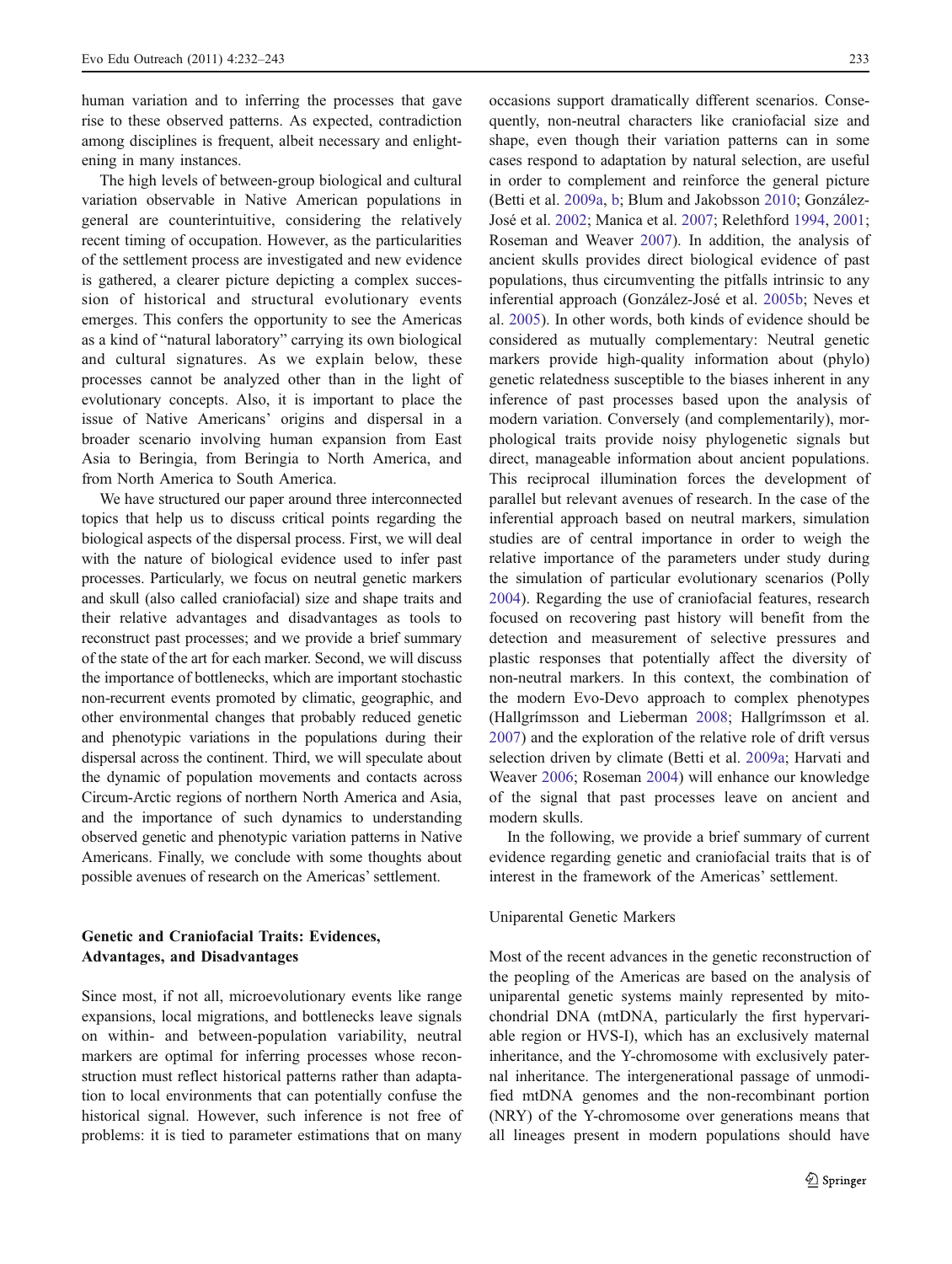descended from a single strain that was part of a specific ancestral gene pool.

Early analyses of the HVS-I reveal that the majority of contemporary Native Americans had five distinct mitochondrial lineages (or haplogroups), named A, B, C, D, and X (Schurr and Sherry [2004\)](#page-10-0). Each haplogroup has a sequence of specific mutations that identify it (Table 1). Above and beyond the support to the theory of Asian origin of the first Americans that these data provide, the presence of A, B, C, D, and X was interpreted by some scholars as supporting a hypothesis of multiple migrations to the New World (Horai et al. [1993;](#page-9-0) Torroni et al. [1992](#page-11-0)). However, this view was gradually disregarded because of new investigations based on larger samples and more sophisticated approaches, which gave more support to a single-migration scenario (Bonatto and Salzano [1997a,b](#page-8-0); Merriwether et al. [1995](#page-9-0); Stone and Stoneking [1998](#page-10-0)).

Studies involving markers in the non-recombinant Ychromosome portion make a perfect combination with those based on mtDNA, since they reveal demographic and evolutionary histories mediated through a male perspective. The phylogenetic tree of Y-chromosome haplogroups, or paternal lineages, is constituted by the combination of binary alleles recognized as unique-event polymorphisms or single-nucleotide polymorphisms (SNPs). However, since the beginning of the mid-1990s, progress of knowledge in this field has been slow due to difficulties in finding good Y-chromosome population—or at least group-specific—markers (Jobling and Tyler-Smith [1995\)](#page-9-0). This problem is being circumvented thanks to a combination of efforts from various research groups. In the

last paper of the Y-Chromosome Consortium team (Karafet et al. [2008\)](#page-9-0), reveals the most recent level of resolution achieved. The tree now uses a hierarchical naming system adopted in 2002 in order to standardize the nomenclature (The Y-Chromosome Consortium [2002](#page-11-0)). Additionally, the combination of SNP information along with microsatellite data, whose mutation rate is much faster, offers valuable insights into human population evolutionary and demographic histories. But how has the Y-chromosome data helped unravel questions related to settlement of the Americas? The discovery of a single founder Ychromosome (Pena et al. [1995;](#page-10-0) Underhill et al. [1996\)](#page-11-0) first suggested that migrants would have come in a single wave of migration. A C→T mutation at the M3 (DYS199) locus defines the autochthonous Native American founder haplogroup now named Q1a3a (Karafet et al. [2008\)](#page-9-0). It is present in high frequencies in Native Americans only and in some few Siberian populations, probably due to reverse gene flow from Beringia to western Siberia (Bortolini et al. [2003](#page-8-0); Karafet et al. [1997a](#page-9-0); Lell et al. [1997;](#page-9-0) Lell et al. [2002;](#page-9-0) Santos et al. [2007;](#page-10-0) Schurr and Sherry [2004;](#page-10-0) Underhill et al. [1996](#page-11-0)). Subsequently, the existence of other founder lineages was postulated (Bortolini et al. [2003](#page-8-0); Karafet et al. [1999;](#page-9-0) Lell et al. [2002](#page-9-0); Ruiz-Linares et al. [1999](#page-10-0)). For instance, Y chromosomes bearing a specific C→T mutation at locus M242, named as Q, were observed initially in natives of America, Siberia, and Mongolia, an arrangement identified as the ancestral chromosome of Q1a3a (Bortolini et al. [2003](#page-8-0); Karafet et al. [2008;](#page-9-0) Seielstad et al. [2003\)](#page-10-0). Besides that, Siberian and Central Asian undifferentiated Q chromosomes have also been observed at low frequencies

Table 1 Specific mutations (in bold) at mtDNA HVS-I (between positions 16051 and 16383) defining four major Asian/Native American mtDNA haplogroups, compared with a reference sequence (European haplogroup H)

| Position at mitochondrial genome/mutations |                              |       | Haplogroup | Origin                |
|--------------------------------------------|------------------------------|-------|------------|-----------------------|
| 1111111111                                 | 11111111111                  | 11111 |            |                       |
|                                            | 6666666666 66666666666 66666 |       |            |                       |
|                                            | 0011111112 22222222233       | 33333 |            |                       |
|                                            | 7801467880 11236699911       | 12226 |            |                       |
|                                            | 5371238399 17394601601 95782 |       |            |                       |
|                                            | TCCCCGTATT CTCCCCCCCGT       | GTCCT | н          | European              |
|                                            | TCCTCGTATT CTTCCCTCCGT ATCCC |       | A          | Asian/Native American |
|                                            | TCCTCGTACT CCTCCCTCCGT ATCCT |       | B          | Asian/Native American |
| TCCCCGTATT                                 | CTTCCCTCCGT ACTCT            |       | C          | Asian/Native American |
| TCCCCGTATT                                 | CTTCCCTCCGT ACCCC            |       | D          | Asian/Native American |

Mutations which define sub-lineages of A, B, C, and D haplogroups are found outside the HVS-I region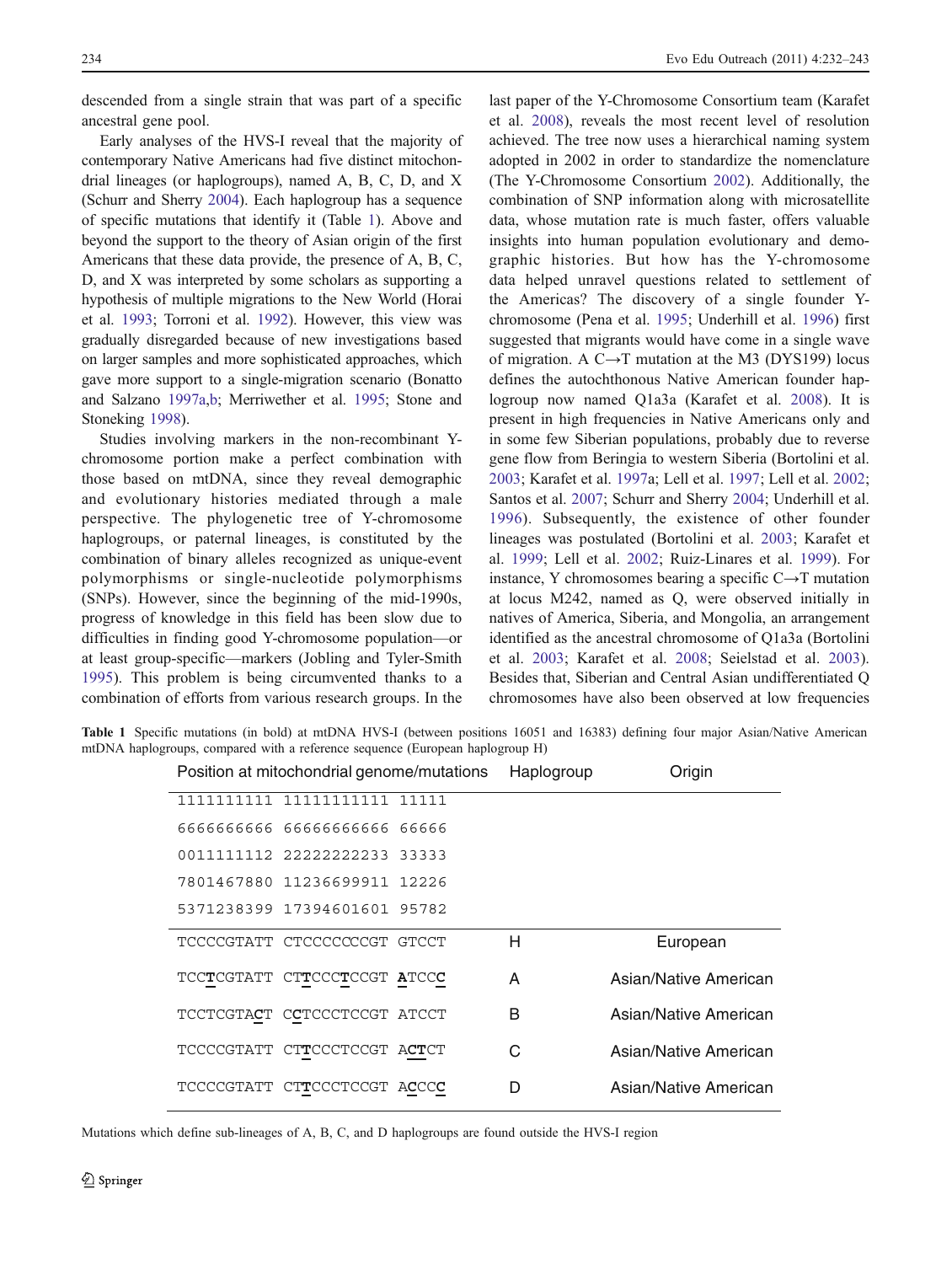<span id="page-3-0"></span>in Turkey, India, Pakistan, Korea, Japan, and Oceania (see revisions in Zhong et al. [2010a,](#page-11-0) [b\)](#page-11-0).

Studies with microsatellites on Q1a3a chromosomes clearly show the accumulation of new variants associated with the process of radiation across the American continent and its probable Beringian origin (Bortolini et al. [2003](#page-8-0)). More recently, other Q1a3a sub-lineages, resulting from in situ differentiation and with a population-/tribe-/regionspecific distribution, have been identified (e.g., Q1a3a1, Q1a3a2, Q1a3a3, and Q1a3a4; Fig. 1). Moreover, Fig. 1 also shows that only two C3 clade lineages outside the Q clade should be considered as Native American (C3\* and C3b; Bortolini et al. [2003](#page-8-0); Geppert et al. [2010;](#page-9-0) Karafet et al. [2008;](#page-9-0) Zegura et al. [2004](#page-11-0)).

Our recent studies with 20 Native American populations tested for 18 SNPs that can identify all currently known lineages of the Y-chromosome Q clade (Pinhasi R [2009\)](#page-10-0) indicate a higher number of distinct Asian and/or Beringian lineages in North America than in South America. Besides haplogroup Q lineages, Native Americans also present a

low frequency of C3b, found only in North America (Karafet et al. [2008;](#page-9-0) Zegura et al. [2004\)](#page-11-0), while the more ancient C3\* was found in Northwestern South America (Geppert et al. [2010\)](#page-9-0). The presence of more ancient C3\* in Northwestern South America may indicate its existence in North America nowadays (not detected so far) and/or in earlier times, since the peopling of South America from the Beringian source likely occurred by land through North America (Pinhasi [2009\)](#page-10-0).

As was the case with mtDNA, studies based on the Ychromosome have been used to infer the time of entry into America, mainly using Q1a3a and its sub-lineages. These estimates provide dates from 9,000 to 22,000 years before present (YBP) for the initial peopling of the continent (Bortolini et al. [2003](#page-8-0); Santos et al. [2007](#page-10-0)).

#### Autosomal Genetic Markers

The potential of human autosomal or biparental markers for addressing the history of populations has been widely



**HAPLOGROUP/LINEAGE** 

Fig. 1 Y-chromosome phylogenetic tree considering the Q derived lineages only. Note: The numbers and letters in the branches indicate the name of loci where the mutation occurred. Information compiled from: Pena et al. ([1995\)](#page-10-0); Underhill et al. [\(1996](#page-11-0), [1997](#page-11-0), [2000,](#page-11-0) [2001](#page-11-0)); Deng et al. ([2004\)](#page-8-0); Sengupta et al. ([2006\)](#page-10-0); Zhong et al. [\(2010a](#page-11-0)); Karafet et al. ([1997,](#page-9-0) [1999,](#page-9-0) [2008](#page-9-0)); Bailliet et al. ([2009\)](#page-8-0); Santos et al. ([1995,](#page-10-0) [1996](#page-10-0)); Lell et al. ([1997,](#page-9-0) [2002](#page-9-0)); Rodriguez-Delfin et al. [\(1997](#page-10-0)); Bianchi et al. ([1998\)](#page-8-0); Carvalho-Silva et al. [\(1999](#page-8-0)); Su et al. [\(1999](#page-11-0)); Vallinoto et al. ([1999\)](#page-11-0); Ribeiro-dos-Santos et al. ([2001\)](#page-10-0); Tarazona-Santos et al. [\(2001](#page-11-0)); Bortolini et al. [\(2002](#page-8-0), [2003\)](#page-8-0); YCC [\(2002](#page-11-0)); Derenko et al. [\(2002](#page-8-0), [2006](#page-8-0)); Hammer et al. [\(2006](#page-9-0)); Marrero et al. ([2007\)](#page-9-0); Blanco-Vetea et al. [\(2010](#page-8-0)); Geppert et al. ([2010\)](#page-9-0); Kemp et al. ([2010\)](#page-9-0); Rasmussen et al. ([2010\)](#page-10-0); Bisso-Machado et al. ([2011\)](#page-8-0); Jota et al. ([2011](#page-8-0))

Siberians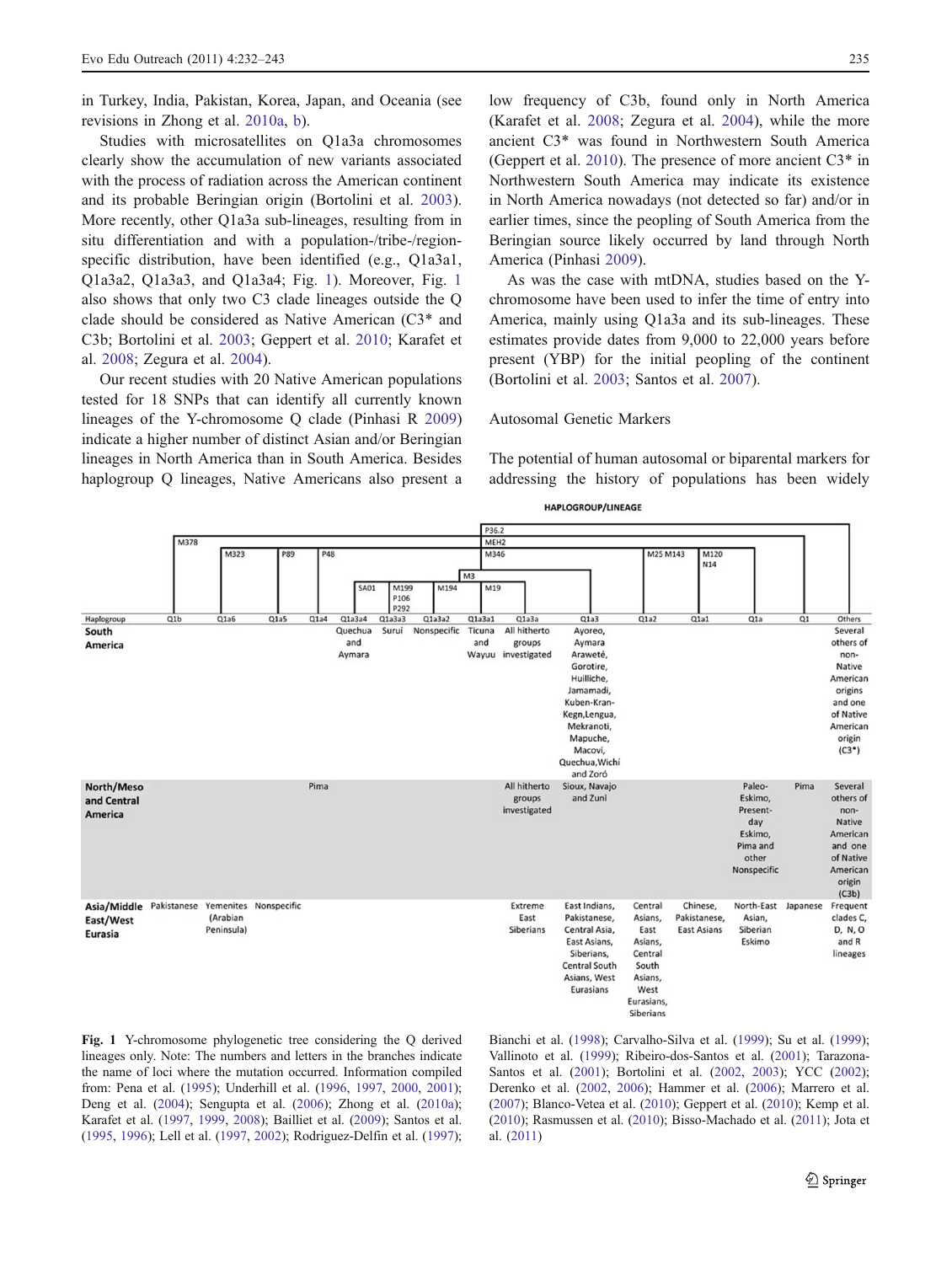demonstrated, but few studies using these systems in Native American populations have been performed. However, despite the scarcity of data, some biparental marker-based findings have been crucial in outlining the peopling of the New World. For example, Schroeder et al. [\(2009](#page-10-0)) identified an allele (9AR) at autosomal locus D9S1120 that is highly frequent among all Native American populations but absent from other worldwide populations. According to the authors, this particular distribution is most consistent with the hypothesis that all modern Native Americans derive from a common founding population, in accordance with the scenario depicted by the more recent uniparental loci studies.

Up to now, the most extensive research using autosomal chromosome markers has been that performed by Wang et al. ([2007](#page-11-0)), comprising 78 populations typed for 678 microsatellite loci, including 29 Native American groups. Recently, Ray et al. [\(2009](#page-10-0)) used this large data set and an approximate Bayesian computation framework to contrast three scenarios that summarize the main controversies concerning the colonization of the continent. The first scenario considers a single-wave (SW) model, which posits that all Native American diversity stems from a single migration event from Asia, without any subsequent gene flow between the two continents. The second scenario is a two-wave (2W) model that allows for a second migration from Asia that would have occurred more recently. Finally, the third scenario is identical to the SW model but allows for asymmetric and recurrent gene flow (RGF) between Asia and the Americas after the initial colonization (Ray et al. [2009](#page-10-0)). The authors strongly reject the settlement of the Americas by a single, discrete, colonization wave from Asia (SW model), as well as the 2W model, and underline the importance of gene flow between Asia and America during the evolution of Native American populations. Thus, RGF was considered the most parsimonious model to explain the results. Ray and colleagues also suggest that the initial settlement very likely occurred between 13,200 and 15,250 YBP, in agreement with the results based on Ychromosome and some mtDNA analyses.

In conclusion, the recent genetic analysis using mtDNA, Y-chromosome, and autosomal markers supports an origin in Beringia for the common autochthonous Native American genetic lineages. Many other lineages evolved in situ within America and can be considered to derive from the former ones. Concomitantly, many typical Asian lineages/ alleles were lost during the Beringia colonization due to bottlenecks and other drift events (see below). Additionally, the genetic data also indicate that there is a higher number of distinct Asian and/or Beringian Y-chromosome (Pinhasi [2009\)](#page-10-0) and mtDNA lineages (Perego et al. [2010](#page-10-0)) in North America than in South America. As a result, South Americans are genetically related to North Americans but less than North Americans are to Asians (especially Siberians). Basically, two major causes, not mutually exclusive, must be involved to explain these findings: (a) a pronounced founder effect at the beginning of South America's colonization via the Panama Isthmus and/or (b) continuous gene flow between North American and Asian populations via the Circum-Arctic route after the Beringian collapse (see below).

### Craniofacial Traits

Human populations in general and Native Americans in particular display high levels of variation in cranial morphology. It is highly debated whether this diversification originated through genetic drift or other neutral processes or through adaptation by natural selection to climatic and other environmental factors. Since non-neutral markers can potentially provide useful information about biological relationships and affinities among ancient populations, the debate around the relative importance of stochastic versus non-stochastic evolutionary agents is of crucial importance (González-José et al. [2004](#page-9-0); Harvati and Weaver [2006;](#page-9-0) Relethford [1994;](#page-10-0) Roseman and Weaver [2007](#page-10-0)). Regarding settlement of the New World, the putative set of adaptations that arose in response to global climate change corresponding to the Last Glacial Maximum and the potentially enormous amount of local adaptations that occurred while the first settlers occupied the virgin environments of the continent are both events that influenced Asian and American populations, respectively.

The exploration of large databases using the theoretical and methodological tools of population and quantitative genetics has received much attention in recent years. Vast databases consisting of classical inter-landmark measurements made by Williams W. Howells (Howells [1973;](#page-9-0) [1989](#page-9-0)), Tsunehiko Hanihara (Hanihara [1996\)](#page-9-0), and Héctor Pucciarelli (Pucciarelli et al. [2003,](#page-10-0) [2006b,](#page-10-0) [2008](#page-10-0)) provide much of the input for several recent analyses. Alternatively, data consisting of landmark coordinates analyzed using geometric–morphometric methods are in widespread and increasing use in the recent literature on human variation (e.g., (Ackermann [2005;](#page-8-0) González-José et al. [2008a](#page-9-0),[b;](#page-9-0) Harvati et al. [2004;](#page-9-0) Harvati and Weaver [2006;](#page-9-0) Perez et al. [2007](#page-10-0), [2009](#page-10-0))). These methods provide some advantages over traditional morphometrics because they preserve the geometry of the object studied better than traditional measurements and thus allow for a better analysis of shape; readily account for size correction; enable the identification of landmarks where shape differences occur and the relative levels of difference at each landmark; enable visualization of the shape changes between specimens in specimen space; and, perhaps most importantly, enable the quantification of some traits that are difficult to measure with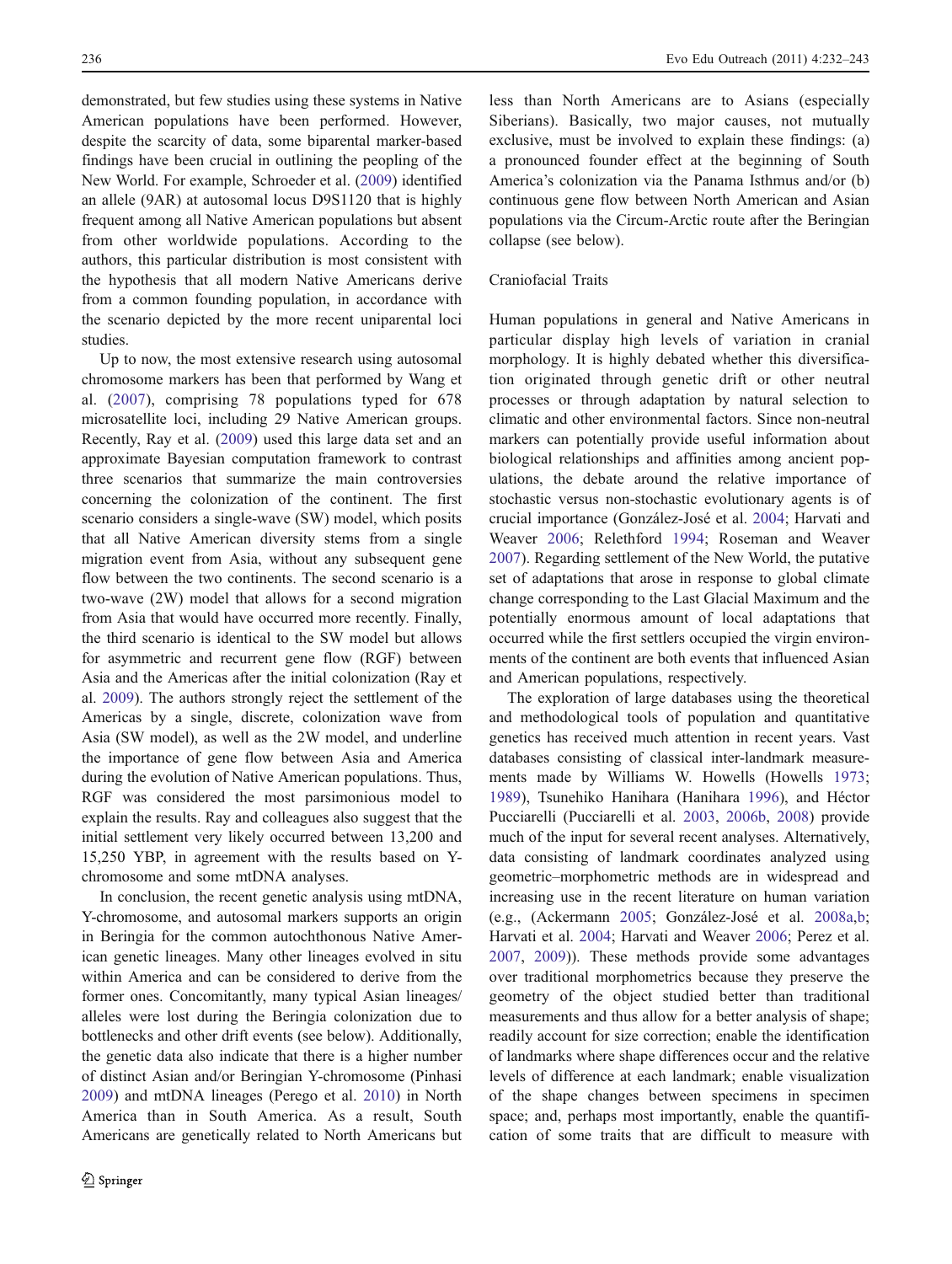conventional measurements (Adams et al. [2004](#page-8-0); Mitteroecker and Gunz [2009](#page-10-0); Rohlf and Marcus [1993](#page-10-0)).

The aim of most of the studies made on the classical databases is to determine if the patterns of within- and between-group variability are compatible with evolution mediated by stochastic factors or by natural selection. As expected, depending on the type of analysis performed, results indicate a variable influence of stochastic versus nonstochastic factors. For instance, the computation of levels of differentiation (Fst) indicates that craniometric traits behave much as neutral markers: around 10–15% of variation is accumulated in differences among populations (Relethford [2001,](#page-10-0) [2002](#page-10-0)). The Americas in general (Relethford [2002](#page-10-0)) and South America in particular (González-José et al. [2001;](#page-9-0) Sardi et al. [2005](#page-10-0)) display higher levels of variation than expected, considering their relatively recent occupation.

Analysis of intertrait covariation (rather than absolute phenotypic differences) indicates a pattern of stability in the intertrait correlation and covariance structure, probably as the effect of morphological integration of traits linked by a common function and/or developmental chronological and spatial connectivity (González-José et al. [2004\)](#page-9-0). These levels of morphological integration guarantee a conservative and coordinated response to environmental pressures. Maybe, this is why many studies report a high coincidence among morphological and genetic between-group distances (González-José et al. [2004](#page-9-0); Manica et al. [2007](#page-9-0); Roseman [2004\)](#page-10-0). Recently, a group of papers debated the relative importance of ancient demography and climate in determining worldwide patterns of within-population cranial diversity. Overall, these studies suggest that amongpopulation differences in extant H. sapiens cranial morphology are proportional to among-population differences in neutral molecular characteristics (Betti et al. [2009a,b](#page-8-0); Manica et al. [2007](#page-9-0)). For most of the populations studied, cranial morphology varies among regions in a manner consistent with neutral expectations. Some authors (Harvati and Weaver [2006;](#page-9-0) Roseman and Weaver [2004\)](#page-10-0) state that there is an excess of differentiation involving Circum-Arctic populations, thus suggesting that some aspects of cranial morphology might have evolved as adaptations by natural selection to coldness of climate. However, this statement was recently challenged by Betti et al. [\(2009a](#page-8-0)), who use an explicit theoretical and methodological framework to measure the relative influence of climate and distance from Africa. The authors conclude that distance from Sub-Saharan Africa is the sole determinant of human within-phenotypic diversity, showing that neutral processes have been much more important than climate in shaping the human cranium.

In summary, evidence collected from trait and intertrait variations at the within- and between-population levels on classical databases indicates that neutral processes (genetic drift) have been much more important than natural selection driven by climate in shaping patterns of craniofacial variation. Some papers have also demonstrated that much of the selective signal comes from groups inhabiting extremely Circum-Arctic regions.

Quantitative genetics theory demonstrates that withingroup variation in the ancestral population may be an important source of between-group diversity in descendant groups (Lande [1979](#page-9-0)). In this context, the analysis of early within-population variability is of particular importance in the light of the South America settlement, since the most productive ancient site in terms of complete skulls is located in Lagoa Santa, central Brazil. In other words, the most confident estimations of ancient biological variability come from South America, rather than from North America. The Lagoa Santa series was extensively studied recently by Neves and coworkers (see a review in Neves and Hubbe [2005](#page-10-0)). The resulting studies congruently claim that the Lagoa Santa (Neves and Hubbe [2005\)](#page-10-0) and other South American (González-José et al. [2005a](#page-9-0); Mena et al. [2003](#page-9-0); Neves et al. [1999](#page-10-0)) ancient samples tend to have low affinities with modern east Asians and most modern Amerindians. In a recent paper (González-José et al. [2008a](#page-9-0),[b\)](#page-9-0), we suggest that the set of craniofacial characters defining the range of New World phenotypic variation is already present in its putative ancestor, the late Pleistocene early members of our species, as well as in their two immediate sister groups—modern Australians and northeastern Asians. In this context, the precursor of the single ancestral population, whose existence is suggested by mtDNA or Y-chromosome markers (see above), could well be a late Pleistocene Asian population inhabiting someplace in Northeast Asia and showing high degrees of craniofacial diversity. If craniofacial variation in the ancestral population was high enough to accommodate specimens with a mosaic of characteristics, then the demographic expansion of this population from Northeast Asia is enough to explain without serious contradictions both molecular and craniofacial data in prehistoric America.

To sum up, it seems that several independent analyses of classical, massive databases certify the use of craniofacial phenotypes as a good proxy to infer biological affinities among past populations, in combination with the advantages of molecular analyses. However, more research is still needed in order to further refine the information extracted from skull phenotypes.

# The Importance of Bottlenecks in the Settlement of the Americas

The combined evidence coming from paleoclimatological records as well as the age of archeological sites in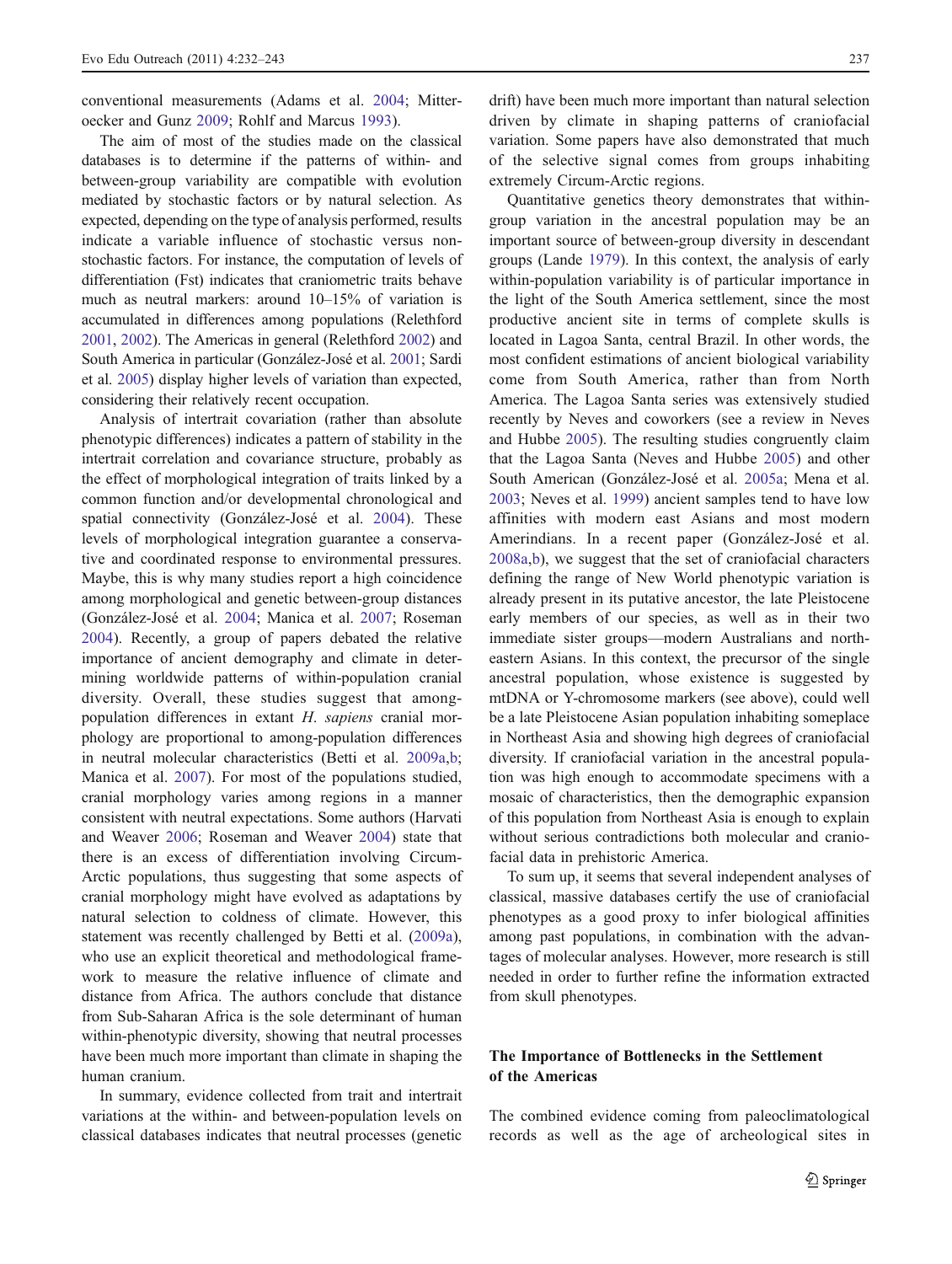Northeastern Asia and Alaska during the terminal Pleistocene suggests that the initial phase of New World settlement is the expansion of a main Asian stock toward marginal geographical and climatic areas. Thus, the first Beringians may have experienced a reduction in its biological diversity due to expansion to extreme environments and the concomitant genetic drift due to loss of contact with the center of Asian human distribution. In this context, the measurement of the loss of variability caused by such a putative initial bottleneck is necessary in order to understand its impact on the ancestral variability of the first Native Americans.

Between 26,000 and 18,000 YBP, colder global climates and a concomitant decrease in sea level exposed the large land mass of Beringia, connecting Siberia with Alaska. However, ice sheets covering much of Canada interrupted the southward dispersal of human groups until the late glacial, around at least 15,000 YBP (Bobrowsky et al. [1990](#page-8-0); Dixon [2001](#page-8-0)). By this epoch, a coastal ice-free corridor opened, allowing the spread of Beringian populations to the Americas. Alternatively, a continental ice-free corridor located to the east of the Canadian Rockies may have become available toward 14–13,500 YBP. Since the earliest undisputable remains from Arctic Siberia, documented for the Yana Rhinoceros Horn Site, are dated around 32,000 YBP (Pitulko et al. [2004](#page-10-0)), it is likely that much of the biological differentiation of the first Americans was configured by this initial Beringian phase of isolation and the putative bottleneck plus ulterior expansion during the dispersal across the ice-free corridors.

The effect of such bottlenecks depends upon the effective size of the ancestral population, its initial variation, the duration of the bottleneck, and the nature of the marker under study. For instance, in terms of genetic markers, the Beringian population would include many, if not all, of the Asian lineages derived from its Asian ancestors. However, during the confinement in Beringia, mostly modulated by glaciological and climatic conditions, some of the ancestral Asian lineages were likely lost by drift. Those that remained would have started their differentiation by means of accumulated mutations, defining the founder mtDNA and Y-chromosome lineages, as well as autosomal private alleles. Notably, Beringia initially appeared in the literature as a mere passage corridor connecting Asia and America, but based on South Amerindian HVS-I sequence variability, Bonatto and Salzano [\(1997a,](#page-8-0) [b\)](#page-8-0) suggested that probably the migrants who had come from Asia remained there long enough for new genetic variants to arise. This claim is strongly supported by more recent studies of the complete mitochondrial genome, which revealed the presence of indigenous mitochondrial sub-haplogroups (A2, B2, C1, D1, X2a) as well as numerous others derived from them (for

instance, C1b, C1c, C1d; (Perego et al. [2009;](#page-10-0) Perego et al. [2010](#page-10-0))). Therefore, Beringia became not only a transit route but the region where Asian migrants were isolated for at least 5,000 years, long enough to allow the origin of these autochthonous lineages that led to observed differences between Native Americans and the Asian populations from which they originated (Fagundes et al. [2008a](#page-8-0),[b;](#page-8-0) Perego et al. [2010](#page-10-0); Tamm et al. [2007\)](#page-11-0). These investigations also attempted to answer another question closely related to the colonization process: When did the first migrants arrive? Estimates vary widely, depending on the assumed settlement scenario and/or methods used. Early research on this topic based on the HVS-I indicated dates of arrival/differentiation/ expansion ranging from 60,000 to 40,000 YBP (Bonatto and Salzano [1997a](#page-8-0), [b](#page-8-0); Forster et al. [1996](#page-8-0); Horai et al. [1993;](#page-9-0) Starikovskaya et al. [2005](#page-10-0); Stone and Stoneking [1998;](#page-10-0) Torroni et al. [1992](#page-11-0)). Studies focused on the complete mitochondrial genome, in turn, indicate that the differentiation of Asian populations who settled and inhabited Beringia started between 23,000 and 19,000 YBP, along with a strong population expansion beginning at circa 18,000–15,000 YBP (Fagundes et al. [2008b](#page-8-0); Perego et al. [2010](#page-10-0)). The archeological records of Siberia and Beringia, as well as sites in North and South America, have given further support to these data (Goebel et al. [2008\)](#page-9-0). Thus, in situ differentiation gave rise to the mtDNA sub-lineages in North America (e.g., C1d1a, C1d1c) and South America (e.g., C1d1b, C1d2).

Concerning craniofacial variation, there is no conclusive evidence indicating a substantial loss of phenotypic variation in the passage from Asia to the Americas. Conversely, Paleoamerican remains seem to represent quite well the pattern of high diversity and the set of generalized traits that collectively characterize most of the Late Pleistocene human skulls (Lahr [1995\)](#page-9-0). It is interesting to note that this generalized and highly heterogeneous pattern also characterizes the few but invaluable skulls coming from Late Pleistocene Asia (Brace et al. [2001](#page-8-0); Brown et al. [1999](#page-8-0); Cunningham and Wescott [2002;](#page-8-0) Cunningham and Jantz [2003;](#page-8-0) Neves and Pucciarelli [1998\)](#page-10-0).

Regarding the passage through the Isthmus of Panama, there is no conclusive evidence pointing to a loss of craniofacial diversity reduction. In fact, many of the ancestral phenotypic traits observed in the ancient Lagoa Santa sample are also observed in modern North (González-José et al. [2003](#page-9-0)) and South Amerindian (Pucciarelli et al. [2006](#page-10-0)a) skulls, thus indicating an apportionment of variation not driven by a north–south patterning. The only exception of craniofacial under-representation in South America is the extreme, highly derived set of traits observable among Eskimo and Aleutian populations. Such a simultaneously derived set of traits is absent in South Amerindians (González-José et al. [2008a;](#page-9-0) Howells [1973\)](#page-9-0). However, since there are no intermediate morphologies among Circum-Arctic and Central American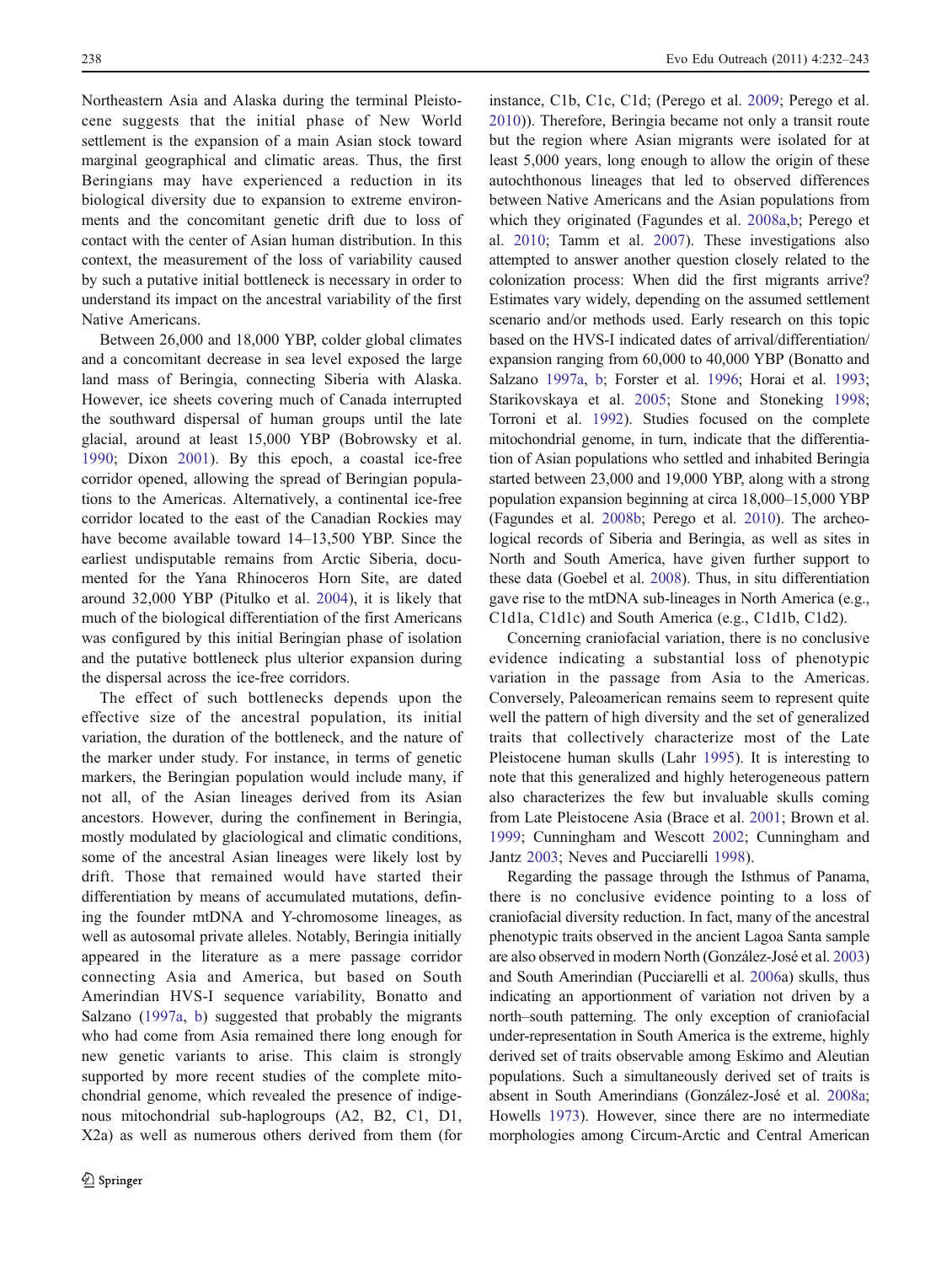skulls, it is likely that the spread of the highly derived morphology across Circum-Arctic environments is a circumscribed dispersal process operating from Asia to the Americas (and vice versa?), rather than a loss of variation in South America due to the passage across the Isthmus of Panama. To sum up, the patterns of craniofacial variation observed both in North America and South America do not indicate a dramatic loss of variability due to the geographical and paleoenvironmental conditions putatively responsible for a bottleneck.

This is not necessarily a serious incongruence, with the genetic markers indicating moderate and successive bottlenecks during the first occupation of the continent, since quantitative traits determined by polygenic effects of several autosomal genes have greater effective population sizes. Thus, a weaker phenotypic signal of genetic reduction due to bottlenecks is an expected result rather than a contradiction among genetic and craniofacial markers.

As presented above, the integration of data from different grounds looks easier when evidence is discussed around an evolutionary process, in this case, the bottlenecks and founder effects that putatively operated during the first occupation of Beringia and the transit across the Panama Isthmus.

#### Circum-Arctic Contact: A Hybrid Zone?

Many discussions around the settlement of the Americas depart from the assumption that after the formation of the Bering Strait, the Asian and American stocks remained completely and permanently separated. However, there is no conclusive evidence demonstrating that Circum-Arctic populations, adapted to the cold climates and coastal resources characterizing the coastline of Beringia, differentiated into two independent stocks after the formation of the Bering Strait, as evidenced by genetic data. For instance, recent genetic evidence from studies with modern (Volodko et al. [2008](#page-11-0)) and ancient (Gilbert et al. [2008](#page-9-0); Rasmussen et al. [2010](#page-10-0)) Circum-Arctic mtDNA genomes suggests complex processes involving successive settlement and resettlement of Beringian areas. Based on the genome sequence of a Paleo-Eskimo from Greenland obtained from circa 4,000-year-old permafrost, Rasmussen et al. ([2010\)](#page-10-0) provide evidence for a migration from Siberia into the New World some 5,500 years ago, independent of the migration giving rise to the modern Native Americans and Inuit. The authors conclude that perhaps the group that once crossed the Bering Strait did this independently from the ancestors of present-day Native Americans and Inuit and that this group shares ancestry with Arctic Northeast Asians, the genetic structure components of which can be identified in many of the present-day people on both sides of the Bering Sea (Rasmussen et al. [2010\)](#page-10-0). Concerning the Y-chromosome,

Pinhasi ([2009\)](#page-10-0) revealed the presence of Q1a\* in presentday Siberian Eskimo samples. This Y-chromosome is the same as was found by Rasmussen and colleagues in the circa 4,000-year-old permafrost-preserved Paleo-Eskimo from Greenland (Rasmussen et al. [2010](#page-10-0)). This result reinforces the view of one identity, by common origin and/or recurrent gene flow, of the members of the distinct Eskimo groups.

Patterns of distribution of craniofacial traits, on the other hand, indicate that there is a set of highly derived craniofacial traits which evolved after the initial settlement of the Americas and that later dispersed across the Northeastern rim of Asia and the northern Arctic environments of North America. These traits include high and flat faces in the transverse plane, especially in the nasal and zygomaxillary regions (Howells [1973\)](#page-9-0). Among New World populations, only the Circum-Arctic groups share with the Northeastern Asians their extreme degree of frontoorbital and zygomaxillary flatness (González-José et al. [2008a;](#page-9-0) Hanihara [2000\)](#page-9-0). From a cladistic point of view, it may be possible to regard Circum-Arctic groups as having specialized craniofacial features because of their considerably flat faces without a deep infraglabellar notch and prognathism characterizing the generalized morphology of Late Pleistocene skulls (Hanihara [2000;](#page-9-0) Lahr [1996](#page-9-0)). The degree of expression and the frequency of these traits increase as one moves northward. This clinal distribution, which is clearer in Asia, suggests that at least some of these traits evolved as an adaptation to cold climates. Several investigators regard the flat faces of current Northeast Asians as the result of cold adaptation and/or biomechanical efficiency (Coon [1962](#page-8-0); Hanihara [2000;](#page-9-0) Ishida [1992\)](#page-9-0). However, more specific tests aimed at detecting the signal of non-stochastic events remain to be done in order to delimit the precise origin of the extreme morphology observed among Circum-Arctic groups (see above).

A Circum-Arctic continuum that persisted after the formation of the Bering Strait is also supported by genetic (Tamm et al. [2007](#page-11-0); Zlojutro et al. [2006\)](#page-11-0), linguistic (Campbell [1997;](#page-8-0) Greenberg et al. [1986](#page-9-0)) and archeological evidence (Dixon [2001;](#page-8-0) Goebel et al. [2003](#page-9-0)). For instance, microblade and burin industries appear synchronously in the archeological records at Ushki (component 6) and in Alaska (the Denali complex), shortly after 12,500 YBP (Goebel et al. [2002\)](#page-9-0). This sudden and significant technology reorganization could likely represent modern migrations of Northeast Asians into the region.

## Concluding Remarks

The above considerations indicate that some important questions about American human evolution should be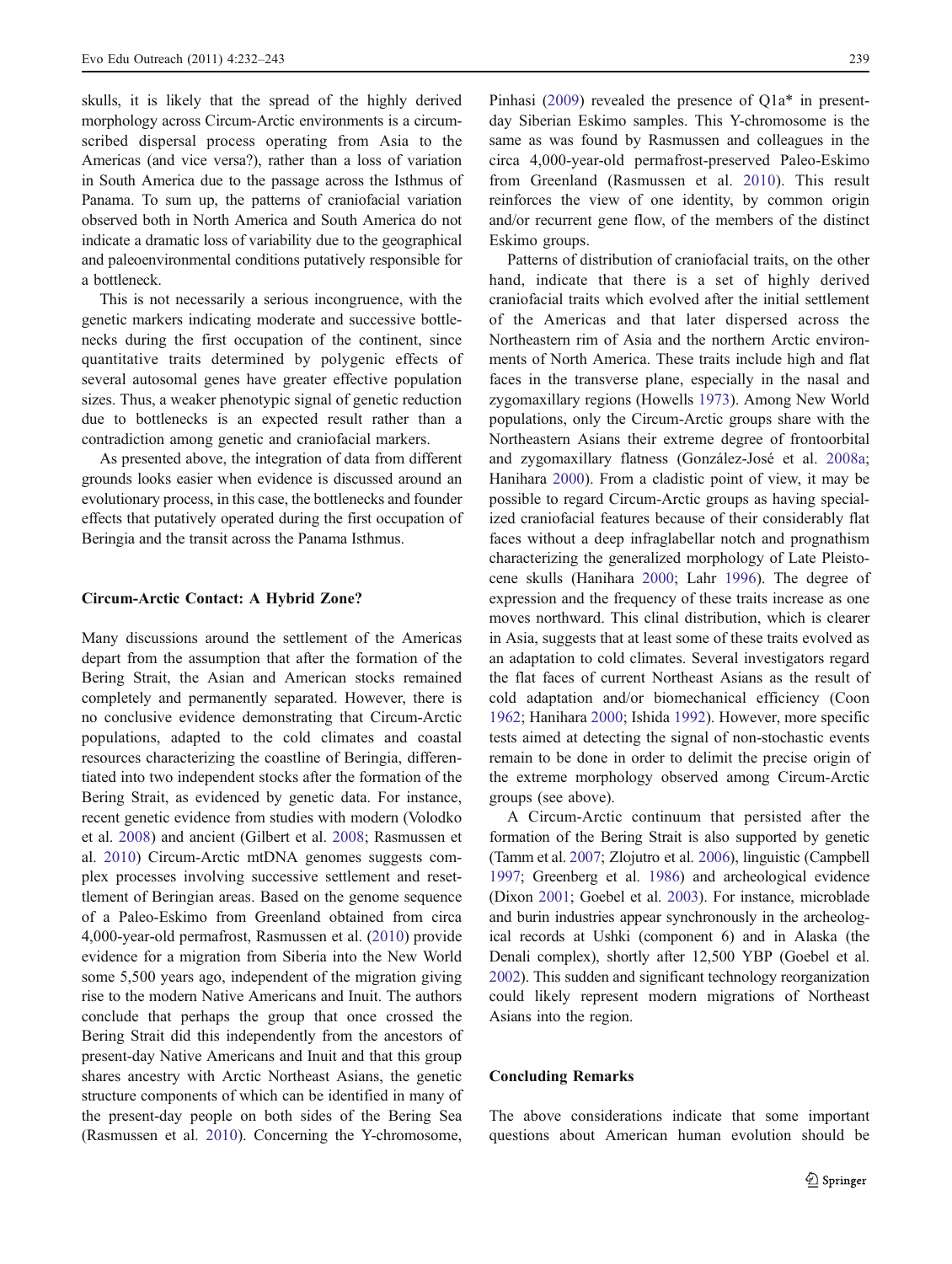<span id="page-8-0"></span>investigated from a Pan-American and Asian point of view to enhance our understanding of the big picture. In our view, these questions should revolve around processes and the analyses of the expected patterns that a given process will generate from the different types of evidence. This epistemological, "model-bound" approach is, in our view, much more fruitful than the mere interpretation of isolated evidence a posteriori; and it naturally promotes integration among different fieldwork studies, since the focus is displaced from the putative advantages and disadvantages of a given kind of data toward the testing of hypothesis related to evolutionary processes. We have attempted to exemplify such an approach by discussing the role of bottlenecks during the Asian-American and North American-South American connections and the importance of recurrent gene flow and other population dynamic processes around the Bering Strait. But the list of evolutionary events that interacted to shape the current and fascinating pattern of biological and cultural variation among Native Americans is much more extensive and will illuminate future debates around New World settlement.

Acknowledgments We thank Prof. Francisco Salzano and Dr. Michael Kent for reading previous versions of this paper. Vanessa Paixão-Côrtes is thanked for her assistance with Figure [1.](#page-3-0)

## References

- Ackermann RR. Ontogenetic integration of the hominoid face. J Hum Evol. 2005;48:175–97.
- Adams DC, Rohlf FJ, Slice DE. Geometric morphometrics: ten years of progress following the "revolution". Ital J Zool. 2004;71:5–16.
- Bailliet G, Ramallo V, Muzzio M, Garcia A, Santos MR, Alfaro EL, et al. Brief communication: restricted geographic distribution for Y-Q\* paragroup in South America. Am J Phys Anthropol. 2009;140:578–82.
- Betti L, Balloux F, Amos W, Hanihara T, Manica A. Distance from Africa, not climate, explains within-population phenotypic diversity in humans. Proc Biol Sci. 2009a;276:809–14.
- Betti L, Balloux F, Hanihara T, Manica A. The relative role of drift and selection in shaping the human skull. Am J Phys Anthrop. 2009b;141:76–82.
- Bianchi NO, Catanesi CI, Bailliet G, Martinez-Marignac VL, Bravi CM, Vidal-Rioja LB, et al. Characterization of ancestral and derived Y-chromosome haplotypes of New World native populations. Am J Hum Gen. 1998;63:1862–71.
- Bisso-Machado R, Jota MS, Ramallo V, Paixão-Côrtes VR, Lacerda DR, Salzano FM, et al. Am J Hum Biol. 2011 (in press).
- Blanco-Vetea A, Jaime JC, Brión M, Carracedo A. Y-chromosome lineages in Native South American population. Forensic Sci Int Genet. 2010;4:187–93.
- Blum MG, Jakobsson M. Deep divergences of human gene trees and models of human origins. Mol Biol Evol. 2010;28:889–98.
- Bobrowsky PC, Brink NR, Spurling JW, Gibson BE, Rutter NW. Archaeological geology of sites in Western and Northwestern Canada, vol 4. Boulder: Geological Society of America; 1990. p. 87–122. Centennial Special.
- Bonatto SL, Salzano FM. A single and early migration for the peopling of the Americas supported by mitochondrial DNA sequence data. Proc Natl Acad Sci. 1997a;94:1866–71.
- Bonatto SL, Salzano FM. Diversity and age of the four major mtDNA haplogroups and their implications for the peopling of the New World. Am J Hum Gen. 1997b;61:1413–23.
- Bortolini MC, Salzano FM, Bau CH, Layrisse Z, Petzl-Erler ML, Tsuneto LT, et al. Y-chromosome biallelic polymorphisms and Native American population structure. Ann Hum Genet. 2002;66:255–9.
- Bortolini MC, Salzano FM, Thomas MG, Stuart S, Nasanen SP, Bau CH, et al. Y-chromosome evidence for differing ancient demographic histories in the Americas. Am J Hum Genet. 2003;73:524–39.
- Brace CL, Nelson AR, Seguchi N, Oe N, Sering L, Qifeng P, et al. Old World sources of the first New World human inhabitants: a comparative craniofacial view. Proc Natl Acad Sci. 2001;98: 10017–22.
- Brown P, Omoto K. The first modern East Asians?: another look at Upper Cave 101, Liujiang and Minatogawa. In: Interdisciplinary Perspectives on the Origins of the Japanese, editor. International Research Center for Japanese Studies: Kyoto; 1999. p. 105–30.
- Campbell L. American Indian languages: the historical linguistics of Native America. New York: Oxford UniversityPress; 1997.
- Carvalho-Silva DR, Santos FR, Hutz MH, Salzano FM, Pena SD. Divergent human Y-chromosome microsatellite evolution rates. J Mol Evol. 1999;49:204–14.
- Collard M, Wood BA, Henke W, Hardt T, Tattersall I. Defining the genus Homo. In: Henke W, Hardt T, Tattersall I, editors. Handbook of Paleoanthropology. Berlin-Heidelberg: Springer Verlag; 2007. p. 1575–610.

Coon CS. The origin of races. New York: A.A.Knopf; 1962. 724.

- Cunningham DL, Jantz RL. The morphometric relationship of Upper Cave 101 and 103 to modern Homo sapiens. J Hum Evol. 2003;45:1–18.
- Cunningham DL, Wescott DJ. Within-group human variation in the Asian Pleistocene: the three Upper Cave crania. J Hum Evol. 2002;42:627–38.
- Deng ZH, Wu GG, Zhang X. Genetic polymorphisms of 6 Ychromosome specific STR loci in the southern Chinese Han population and its application in forensic science. Yi Chuan. 2004;26:446–50.
- Derenko MV, Maliarchuk BA, Denisova GA, Dambueva IK, Kakpakov VT, Dorzhu Ch M, et al. Molecular genetic differentiation of ethnic populations in Southern and Eastern Siberia based on mitochondrial DNA polymorphism. Genetika. 2002;38:1409–16.
- Derenko M, Malyarchuk B, Denisova GA, Wozniak M, Dambueva I, Dorzhu C, et al. Contrasting patterns of Y-chromosome variation in South Siberian populations from Baikal and Altai-Sayan regions. Hum Genet. 2006;118:591–604.
- Dixon EJ. Human colonization of the Americas: timing, technology and process. Quat Sc Rev. 2001;20:277–99.
- Fagundes NJR, Kanitz R, Bonatto SL. A Reevaluation of the Native American MtDNA genome diversity and its bearing on the models of early colonization of Beringia. PLoS ONE. 2008a;3:e3157.
- Fagundes NJR, Kanitz R, Eckert R, Valls ACS, Bogo MR, Salzano FM, et al. Mitochondrial population genomics supports a single pre-Clovis origin with a coastal route for the peopling of the Americas. Am J Hum Gen. 2008b;82:583–92.
- Foley R, Lahr MM. On stony ground: lithic technology, human evolution, and the emergence of culture. Evol Anthropol. 2003;12:109–22.
- Forster P, Harding R, Torroni A, Bandelt HJ. Origin and evolution of Native American mtDNA variation: a reappraisal. Am J Hum Genet. 1996;59:935–45.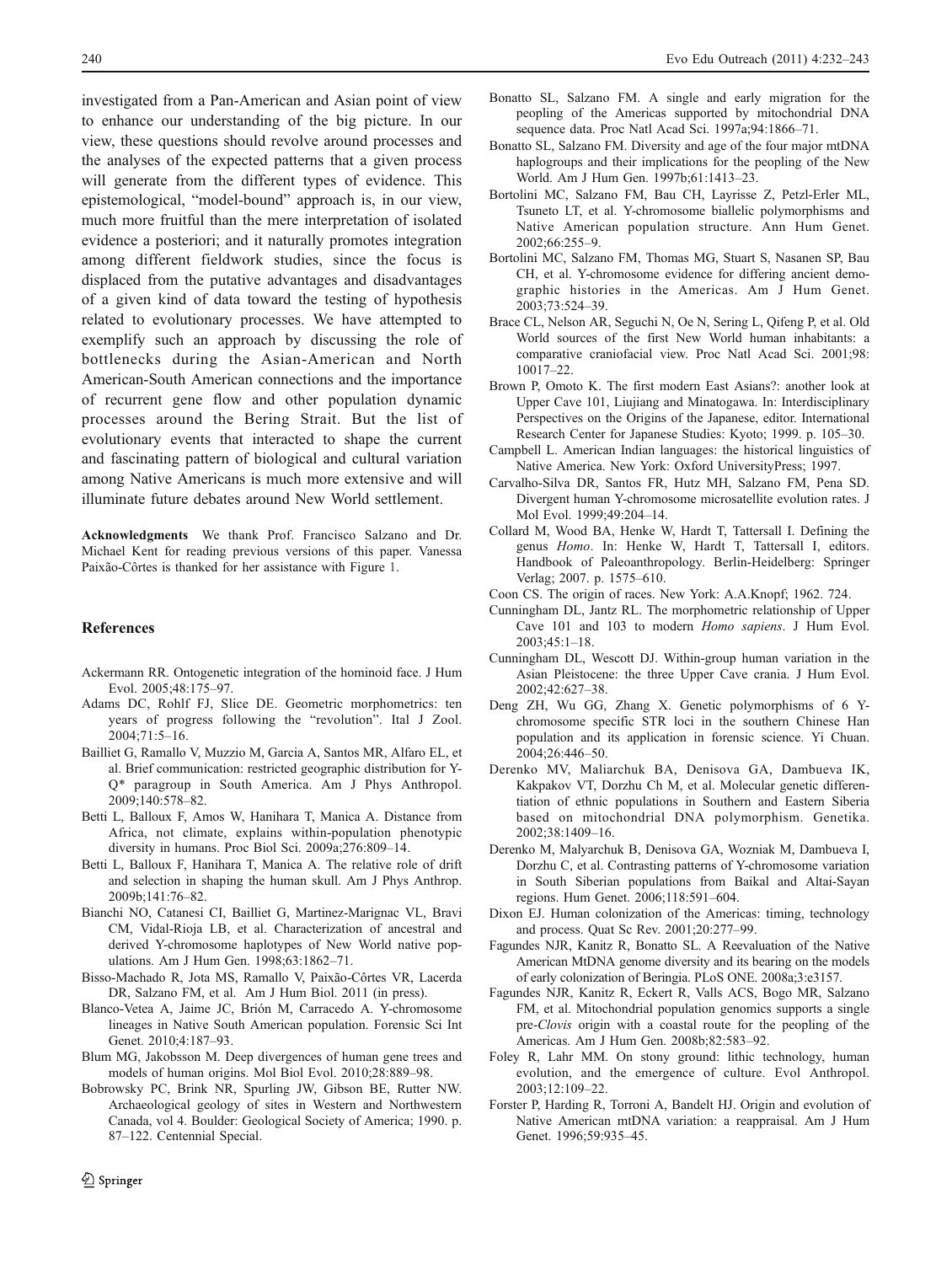- <span id="page-9-0"></span>Geppert M, Baeta M, Nunez C, Martinez-Jarreta B, Zweynert S, Cruz OW, et al. Hierarchical Y-SNP assay to study the hidden diversity and phylogenetic relationship of native populations in South America. Forensic Sci Int Genet. 2010;5:100–4.
- Gilbert MT, Kivisild T, Gronnow B, Andersen PK, Metspalu E, Reidla M, et al. Paleo-Eskimo mtDNA genome reveals matrilineal discontinuity in Greenland. Science. 2008;320:1787–9.
- Goebel T, Elston RC, Kuhn SL. The "Microblade Adaptation" and recolonization of Siberia during the Late Upper Pleistocene. In: Thinking small: global perspectives on microlithization, editor. Archeological Papers of the American Anthropological Association; 2002. p. 117–31.
- Goebel T, Waters MR, Dikova M. The archaeology of Ushki Lake, Kamchatka, and the Pleistocene peopling of the Americas. Science. 2003;301:501-5.
- Goebel T, Waters MR, O'Rourke DH. The late Pleistocene dispersal of modern humans in the Americas. Science. 2008;319:1497– 502.
- González-José R, Dahinten SL, Luis MA, Hernández M, Pucciarelli HM. Craniometric variation and the settlement of the Americas: testing hypotheses by means of R-matrix and matrix correlation analyses. Am J Phys Anthropol. 2001;116:154–65.
- González-José R, García-Moro C, Dahinten S, Hernández M. Origin of Fueguian-Patagonians: an approach to population history and structure using R matrix and matrix permutation methods. Am J Hum Biol. 2002;14:308–20.
- González-José R, González-Martín A, Hernández M, Pucciarelli HM, Sardi M, Rosales A, et al. Craniometric evidence for Palaeoamerican survival in Baja California. Nature. 2003;425:62–5.
- González-José R, Van Der Molen S, González-Pérez E, Hernández M. Patterns of phenotypic covariation and correlation in modern humans as viewed from morphological integration. Am J Phys Anthropol. 2004;123:69–77.
- González-José R, Neves W, Lahr MM, González S, Pucciarelli H, Hernández Martínez M, et al. Late Pleistocene/Holocene craniofacial morphology in Mesoamerican Paleoindians: implications for the peopling of the New World. Am J Phys Anthropol. 2005a;128:772–80.
- González-José R, Neves W, Lahr MM, González S, Pucciarelli H, Martínez MH, et al. Late Pleistocene/Holocene craniofacial morphology in Mesoamerican Paleoindians: implications for the peopling of the New World. Am J Phys Anthropol. 2005b;128:772–80.
- González-José R, Bortolini MC, Santos FR, Bonatto SL. The peopling of America: craniofacial shape variation on a continental scale and its interpretation from an interdisciplinary view. Am J Phys Anthropol. 2008a;137:175–87.
- González-José R, Escapa I, Neves WA, Cuneo R, Pucciarelli HM. Cladistic analysis of continuous modularized traits provides phylogenetic signals in Homo evolution. Nature. 2008b;453:775–8.
- Greenberg JH, Turner Ii CG, Zegura SL. The settlement of the Americas: a comparison of the linguistic, dental and genetic evidence. Curr Anthropol. 1986;27:477–95.
- Hallgrímsson B, Lieberman DE. Mouse models and the evolutionary developmental biology of the skull. Integr Comp Biol. 2008;48:  $1 - 12$ .
- Hallgrímsson B, Lieberman DE, Liu W, Ford-Hutchinson AF, Jirik FR. Epigenetic interactions and the structure of phenotypic variation in the cranium. Evol Dev. 2007;9:76–91.
- Hammer MF, Karafet TM, Park H, Omoto K, Harihara S, Stoneking M, et al. Dual origins of the Japanese: common ground for hunter-gatherer and farmer Y chromosomes. J Hum Genet. 2006;51:47–58.
- Hanihara T. Comparison of craniofacial features of major human groups. Am J Phys Anthropol. 1996;99:389–412.
- Hanihara T. Frontal and facial flatness of major human populations. Am J Phys Anthropol. 2000;111:105–34.
- Harvati K, Weaver TD. Human cranial anatomy and the differential preservation of population history and climate signatures. Anat Rec. 2006;288:1225–33.
- Harvati K, Frost SR, McNulty KP. Neanderthal taxonomy reconsidered: implications of 3D primate models of intra- and interspecific differences. Proc Natl Acad Sci USA. 2004;101:1147–52.
- Horai S, Kondo R, Nakagawa-Hattori Y, Hayashi S, Sonoda S, Tajima K. Peopling of the Americas, founded by four major lineages of mitochondrial DNA. Mol Biol Evol. 1993;10:23–47.
- Howells WW. Cranial variation in man. Papers of the Peabody Museum of Archaeology and Ethnology. Cambridge: Harvard University; 1973. 259.
- Howells WW. Skull shapes and the map. Papers of the Peabody Museum. Harvard University Press: Massachusetts, USA; 1989. p. 189.
- Ishida H. Flatness of facial skeletons in Siberian and other circum-Pacific populations. Z Morphol Anthropol. 1992;79:53–67.
- Jobling MA, Tyler-Smith C. Fathers and sons: the Y chromosome and human evolution. Trends Genet. 1995;11:449–56.
- Jota MS, Bisso-Machado R, Lacerda DR, Sandoval JR, Vieira PPR, Santos-Lopes SS, et al. A new subhaplogroup of Native American Y chromosomes from the Andes. Am J Phys Anthropol. 2011. doi[:10.1002/ajpa.21519](http://dx.doi.org/10.1002/ajpa.21519).
- Karafet T, Zegura SL, Vuturo-Brady J, Posukh O, Osipova L, Wiebe V, et al. Y chromosome markers and Trans-Bering Strait dispersals. Am J Phys Anthropol. 1997;102:301–14.
- Karafet TM, Zegura SL, Posukh O, Osipova L, Bergen A, Long JC, et al. Ancestral Asian source(s) of New World Y-chromosome founder haplotypes. Am J Hum Gen. 1999;64:817–31.
- Karafet TM, Mendez FL, Meilerman MB, Underhill PA, Zegura SL, Hammer MF. New binary polymorphisms reshape and increase resolution of the human Y chromosomal haplogroup tree. Genome Res. 2008;18:830–8.
- Kemp BM, González-Oliver A, Malhi RS, Monroe C, Schroeder KB, McDonough J, et al. Evaluating the farming/language dispersal hypothesis with genetic variation exhibited by populations in the Southwest and Mesoamerica. Proc Natl Acad Sci USA. 2010; 107:6759–64.
- Lahr MM. Patterns of modern human diversification: implications for Amerindian origins. Yearb Phys Anthropol. 1995;38:163–98.
- Lahr MM. The evolution of modern human diversity: a study of cranial variation. Cambridge: Cambridge University Press; 1996.
- Lande R. Quantitative genetic analysis of multivariate evolution, applied to brain: body size allometry. Evolution. 1979;33:402–16.
- Lell JT, Brown MD, Schurr TG, Sukernik RI, Starikovskaya YB, Torroni A, et al. Y chromosome polymorphisms in native American and Siberian populations: identification of Native American Y chromosome haplotypes. Hum Genet. 1997;100: 536–43.
- Lell JT, Sukernik RI, Stariskovskaya YB, Su B, Jin L, Schurr TG, et al. The dual origin and Siberian affinities of Native American Y chromosomes. Am J Hum Gen. 2002;70:192–206.
- Manica A, Amos W, Balloux F, Hanihara T. The effect of ancient population bottlenecks on human phenotypic variation. Nature. 2007;448:346–8.
- Marrero AR, Silva-Junior WA, Bravi CM, Hutz MH, Petzl-Erler ML, Ruiz-Linares A, et al. Demographic and evolutionary trajectories of the Guarani and Kaingang natives of Brazil. Am J Phys Anthropol. 2007;132:301–10.
- Mena F, Reyes O, Stafford TW, Southon J. Early human remains from Bano Nuevo-1 cave, central Patagonian Andes, Chile. Quatern Int. 2003;109:113–21.
- Merriwether DA, Rothhammer F, Ferrel RE. Distribution of the four founding lineage haplotypes in Native Americans suggests a single wave of migration for the New World. Am J Phys Anthropol. 1995;98:411–30.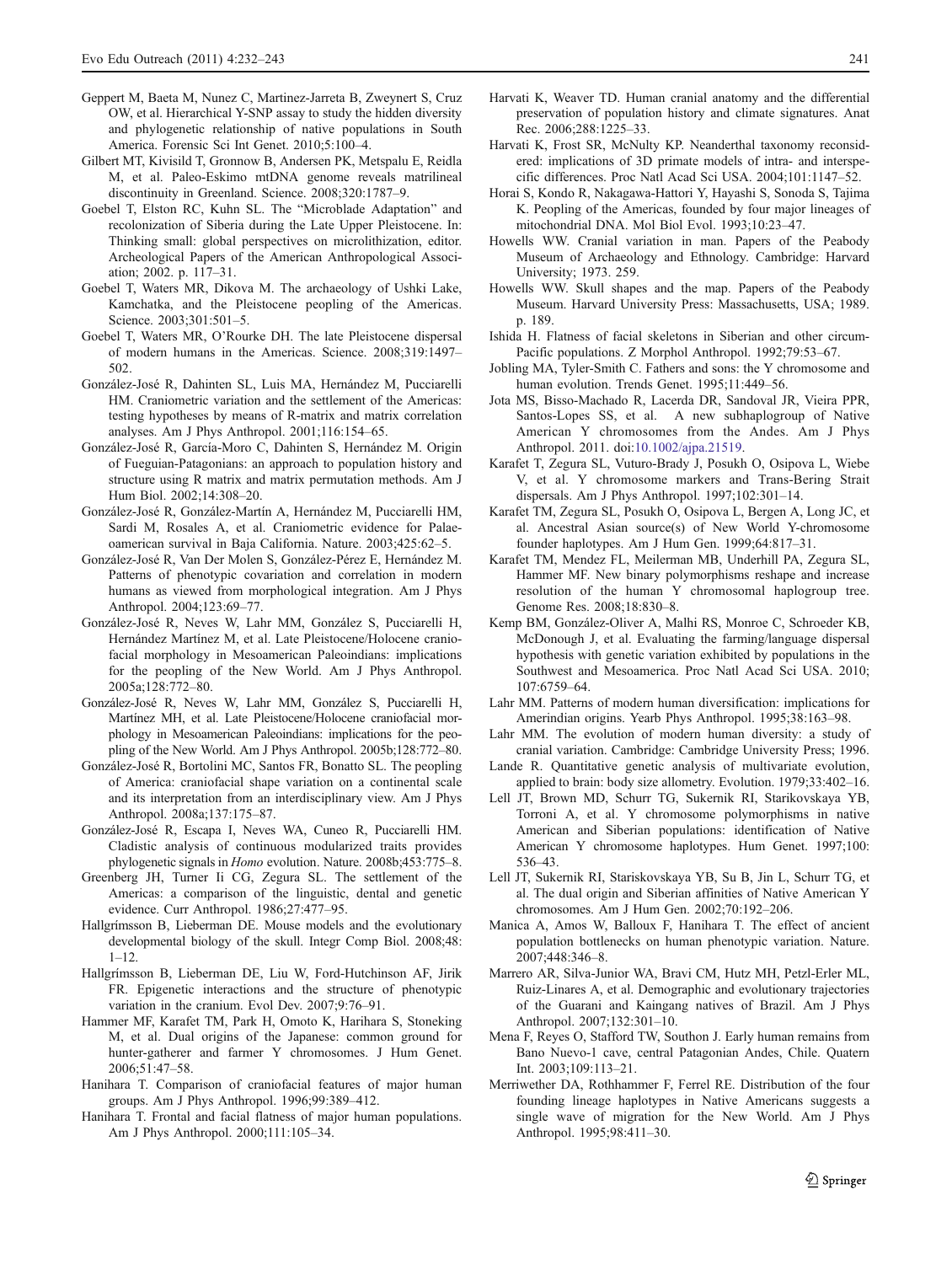- <span id="page-10-0"></span>Mitteroecker P, Gunz P. Advances in geometric morphometrics. Evol Biol. 2009;36:235–47.
- Neves WA, Hubbe M. Cranial morphology of early Americans from Lagoa Santa, Brazil: implications for the settlement of the New World. Proc Natl Acad Sci USA. 2005;102:18309–14.
- Neves WA, Pucciarelli HM. The Zhoukoudian Upper Cave skull 101 as seen from the Americas. J Hum Evol. 1998;34:219–22.
- Neves WA, Powells JF, Ozolins EG. Extra-continental morphological affinities of Palli-Aike, Southern Chile. Interciencia. 1999;24: 258–63.
- Neves WA, Hubbe M, Okumura MM, Gonzalez-Jose R, Figuti L, Eggers S, et al. A new early Holocene human skeleton from Brazil: implications for the settlement of the New World. J Hum Evol. 2005;48:403–14.
- Pena S, Santos FR, Bianchi NO, Bravi CM, Carnese RF, Rothhammer F, et al. A major founder Y-chromosome haplotype in Amerindians. Nat Gen. 1995;11:15–6.
- Perego UA, Angerhofer N, Pala M, Olivieri A, Lancioni H, Kashani BH, et al. The initial peopling of the Americas: a growing number of founding mitochondrial genomes from Beringia. Genome Res. 2010;20:1174–9.
- Perego UA, Achilli A, Angerhofer N, Accetturo M, Pala M, Olivieri A, et al. Distinctive Paleo-Indian migration routes from Beringia marked by two rare mtDNA haplogroups. Curr Biol. 2009;19:1–8.
- Perez SI, Bernal V, González PN. Morphological differentiation of aboriginal human populations from Tierra del Fuego (Patagonia): implications for South American peopling. Am J Phys Anthropol. 2007;133:1067–79.
- Perez SI, Bernal V, González PN, Sardi M, Politis GG. Discrepancy between cranial and DNA data of early Americans: implications for American peopling. PLoS ONE. 2009;4:e5746.
- Pinhasi R, von Cramon-Taubadel N. Craniometric data supports demic diffusion model for the spread of agriculture into Europe. PLoS One. 2009;4:e6467.
- Pitulko VV, Nikolsky PA, Girya EY, Basilyan AE, Tumskoy VE, Koulakov SA, et al. The Yana RHS site: humans in the Arctic before the last glacial maximum. Science. 2004;303:52–6.
- Polly PD. On the simulation of the evolution of morphological shape: multivariate shape under selection and drift. Palaeontol Electronica. 2004;7:1–28.
- Pucciarelli HM, Sardi ML, Lopez JCJ, Sanchez CS. Early peopling and evolutionary diversification in America. Quat Int. 2003;109: 123–32.
- Pucciarelli HM, Neves WA, Gonzalez-Jose R, Sardi ML, Rozzi FR, Struck A, et al. East–west cranial differentiation in pre-Columbian human populations of South America. Homo. 2006;57:133–50.
- Pucciarelli HM, Gonzalez-Jose R, Neves WA, Sardi ML, Rozzi FR. East–west cranial differentiation in pre-Columbian populations from Central and North America. J Hum Evol. 2008;54:296–308.
- Rasmussen M, Li Y, Lindgreen S, Pedersen JS, Albrechtsen A, Moltke I, et al. Ancient human genome sequence of an extinct Palaeo-Eskimo. Nature. 2010;463:757–62.
- Ray N, Wegmann D, Fagundes NJ, Wang S, Ruiz-Linares A, Excoffier L. A statistical evaluation of models for the initial settlement of the American continent emphasizes the importance of gene flow with Asia. Mol Biol Evol. 2009;27:337–45.
- Relethford JH. Craniometric variation among modern human populations. Am J Phys Anthropol. 1994;95:53–62.
- Relethford JH. Global analysis of regional differences in craniometric diversity and population substructure. Hum Biol. 2001;73:629– 36.
- Relethford JH. Apportionment of global human genetic diversity based on craniometrics and skin color. Am J Phys Anthropol. 2002;118:393–8.
- Ribeiro-dos-Santos AK, Guerreiro JF, Santos SE, Zago MA. The split of the Arara population: comparison of genetic drift and founder effect. Hum Hered. 2001;51:79–84.
- Rightmire GP, Henke W, Hardt T, Tattersall I. Later middle Pleistocene Homo. In: Henke W, Hardt T, Tattersall I, editors. Handbook of paleoanthropology. Berlin-Heidelberg: Springer Verlag; 2007. p. 1695–715.
- Rodriguez-Delfin L, Santos SE, Zago MA. Diversity of the human Y chromosome of South American Amerindians: a comparison with blacks, whites, and Japanese from Brazil. Ann Hum Genet. 1997;61:439–48.
- Rohlf FJ, Marcus LF. A revolution in morphometrics. Tree. 1993;8:129–32.
- Roseman CC. Detecting interregionally diversifying natural selection on modern human cranial form by using matched molecular and morphometric data. Proc Natl Acad Sci USA. 2004;101: 12824–9.
- Roseman CC, Weaver TD. Multivariate apportionment of global human craniometric diversity. Am J Phys Anthropol. 2004;125:257–63.
- Roseman CC, Weaver TD. Molecules versus morphology? Not for the human cranium. Bioessays. 2007;29:1185–8.
- Ruiz-Linares A, Ortiz Barrientos D, Figueroa M, Mesa N, Munera JG, Bedoya G, et al. Microsatellites provide evidence for Ychromosome diversity among the founders of the New World. Proc Natl Acad Sci USA. 1999;96:6312–7.
- Santos FR, Hutz MH, Coimbra CEA, Santos RV, Salzano FM, Pena SDJ. Further evidence for the existence of major founder Y chromosome haplotype in Amerindians. Braz J Genetics. 1995;18:669–72.
- Santos FR, Bianchi NO, Pena SD. Worldwide distribution of human Y-chromosome haplotypes. Genome Res. 1996;6:601–11.
- Santos FR, Pandya A, Tyler-Smith C, Pena S, Schanfield MS, Leonard WR, et al. The Central Siberian origin for Native American Y-chromosomes. Am J Hum Gen. 1999;64:619–28.
- Santos FR, Bonatto SL, Bortolini MC, Santos C, Lima M. Molecular evidence from contemporary indigenous populations to the peopling of America. In: Recent advances in molecular biology and evolution: applications to biological anthropology, editor. Trivandrum, Kerala, India; 2007. p. 1–13.
- Sardi ML, Rozzi FR, Gonz lez-Jos R, Pucciarelli HM. South Amerindian craniofacial morphology: diversity and implications for Amerindian evolution. Am J Phys Anthropol. 2005;128:747–56.
- Schroeder KB, Jakobsson M, Crawford MH, Schurr TG, Boca SM, Conrad DF, et al. Haplotypic background of a private allele at high frequency in the Americas. Mol Biol Evol. 2009;26:995–1016.
- Schurr TG, Sherry St. Mitochondrial DNA and Y chromosome diversity and the peopling of the Americas: evolutionary and demographic evidence. Am J Hum Biol. 2004;16:420–39.
- Seielstad M, Yuldasheva N, Singh N, Underhill P, Oefner P, Shen P, et al. A novel Y-chromosome variant puts an upper limit on the timing of first entry into the Americas. Am J Hum Genet. 2003;73:700–5.
- Sengupta S, Zhivotovsky LA, King R, Mehdi SQ, Edmonds CA, Chow CE, et al. Polarity and temporality of high-resolution Ychromosome distributions in India identify both indigenous and exogenous expansions and reveal minor genetic influence of Central Asian pastoralists. Am J Hum Genet. 2006;78:202–21.
- Starikovskaya EB, Sukernik RI, Derbeneva OA, Volodko NV, Ruiz-Pesini E, Torroni A, et al. Mitochondrial DNA diversity in indigenous populations of the southern extent of Siberia, and the origins of Native American haplogroups. Ann Hum Genet. 2005;69:67–89.
- Stone AC, Stoneking M. mtDNA analysis of a prehistoric Oneonta population: implications for the peopling of the New World. Am J Hum Gen. 1998;62:1153–70.